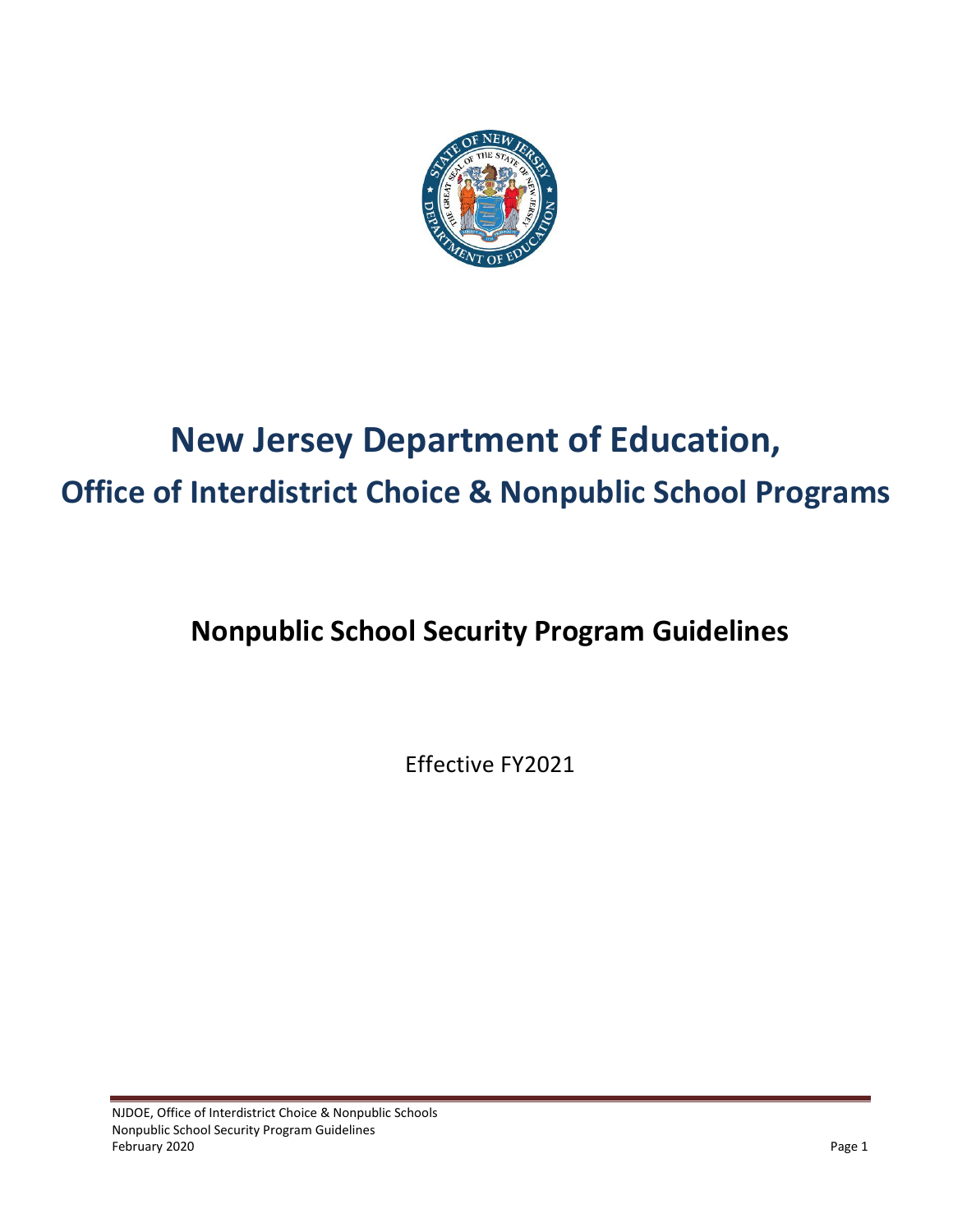# **Table of Contents**

| Part I - Nonpublic School Security Statute Secure Schools for All Children Act (P.L.2016, c.49)3 |  |
|--------------------------------------------------------------------------------------------------|--|
|                                                                                                  |  |
|                                                                                                  |  |
|                                                                                                  |  |
|                                                                                                  |  |
|                                                                                                  |  |
|                                                                                                  |  |
|                                                                                                  |  |
|                                                                                                  |  |
|                                                                                                  |  |
|                                                                                                  |  |
|                                                                                                  |  |
|                                                                                                  |  |
|                                                                                                  |  |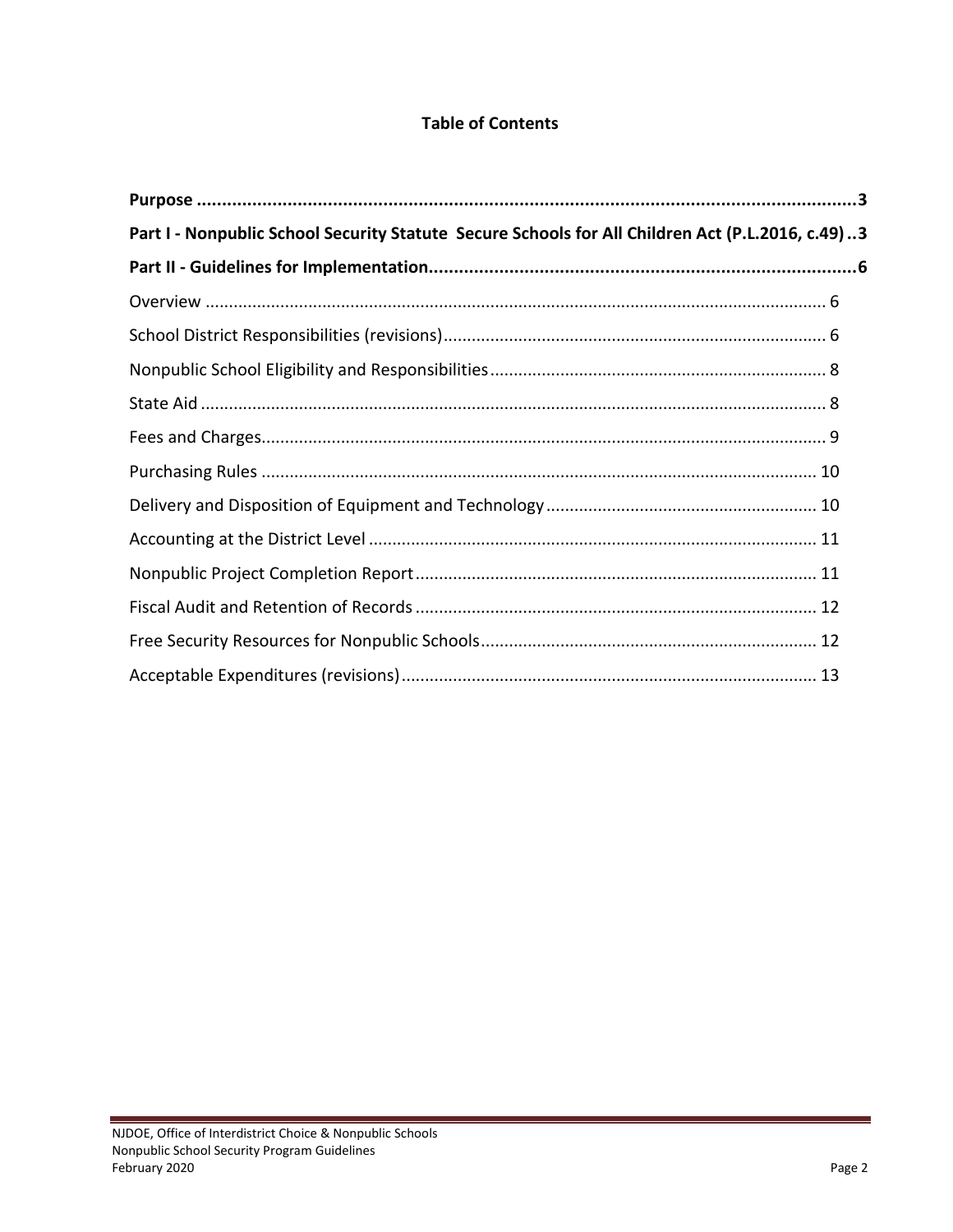#### <span id="page-2-0"></span>**Purpose**

This document provides New Jersey Department of Education (Department) statute, policies and guidelines for implementation of the Nonpublic School Security Program, signed into law in September 2016. Department regulations will be promulgated to effectuate the bill's provisions, whereupon revised guidelines will be issued.

# <span id="page-2-1"></span>**Part I - Nonpublic School Security Statute Secure Schools for All Children Act (P.L.2016, c.49)**

**AN ACT** concerning security aid for nonpublic school students and supplementing chapter 58 of Title 18A of the New Jersey Statutes.

**BE IT ENACTED** *by the Senate and General Assembly of the State of New Jersey:* 

C.18A:58-37.8 Short title.

1. This act shall be known and may be cited as the "Secure Schools for All Children Act."

C.18A:58-37.9 Definitions relative to security aid for nonpublic school students.

2. As used in this act:

"Nonpublic school" means an elementary or secondary school within the State, other than a public school, offering education for grades kindergarten through 12, or any combination of them, wherein any child may legally fulfill compulsory school attendance requirements and which complies with the requirements of Title VI of the "Civil Rights Act of 1964," Pub.L.88-352, (42 U.S.C. s.2000d et seq.).

"Support limit" means the maximum amount which may be appropriated each year for the purposes of this act for each student enrolled full-time in nonpublic schools of the State.

C.18A:58-37.10 Provision of security services.

3. A board of education of a school district in which a nonpublic school is located shall within the limit of funds appropriated or otherwise made available, adopt policies and procedures to provide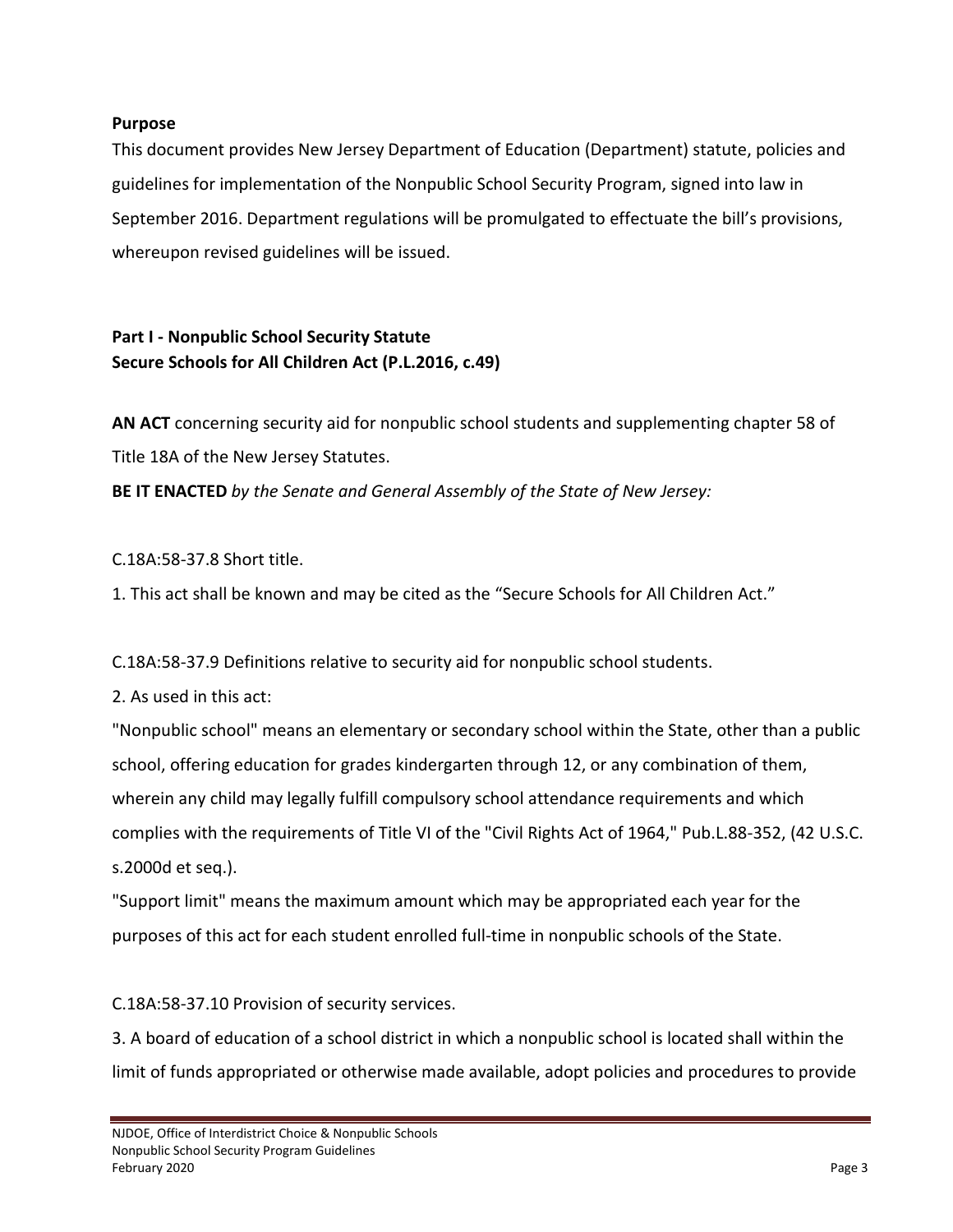the students who are enrolled full-time in the nonpublic school with security services, equipment, or technology to help ensure a safe and secure school environment.

C.18A:58-37.11 Annual conference.

4. a. The superintendent of schools of each school district in which a nonpublic school is located shall confer annually with the chief school administrator of each of the nonpublic schools to: (1) advise the nonpublic school of the limit of funds available pursuant to this act; (2) agree upon the security services, equipment, or technology to be provided to the students of the nonpublic school, within the limit of the funds that are available; and (3) agree on the date when the board of education will meet to approve how the security services, equipment, or technology will be provided to the students of the nonpublic school. b. In the event that the superintendent of schools and the chief school administrator of the nonpublic school are unable to agree regarding the security services, equipment, or technology to be provided for a safe and secure school environment, the executive county superintendent shall be consulted to determine the security services, equipment, or technology to be provided. The decision of the executive county superintendent shall be final.

# C.18A:58-37.12 Support limit.

5. a. The support limit for the 2016-2017 school year shall be \$75. For each school year thereafter the commissioner shall determine the support limit by multiplying the support limit for the previous school year times the sum of 1.0 plus the average annual percentage increase in the consumer price index for the New York and Philadelphia areas during the fiscal year preceding the prebudget year as reported by the United States Department of Labor. P.L.2016, b. On or before November 5 of each year, each board of education shall forward to the Commissioner of Education an estimate of the cost of providing, during the next school year, the security services, equipment, or technology required pursuant to this act and the number of students attending nonpublic schools located within the district as of the last school day of October of the current school year. The commissioner shall provide State aid to each school district in an amount equal to the number of nonpublic school students within the district identified by the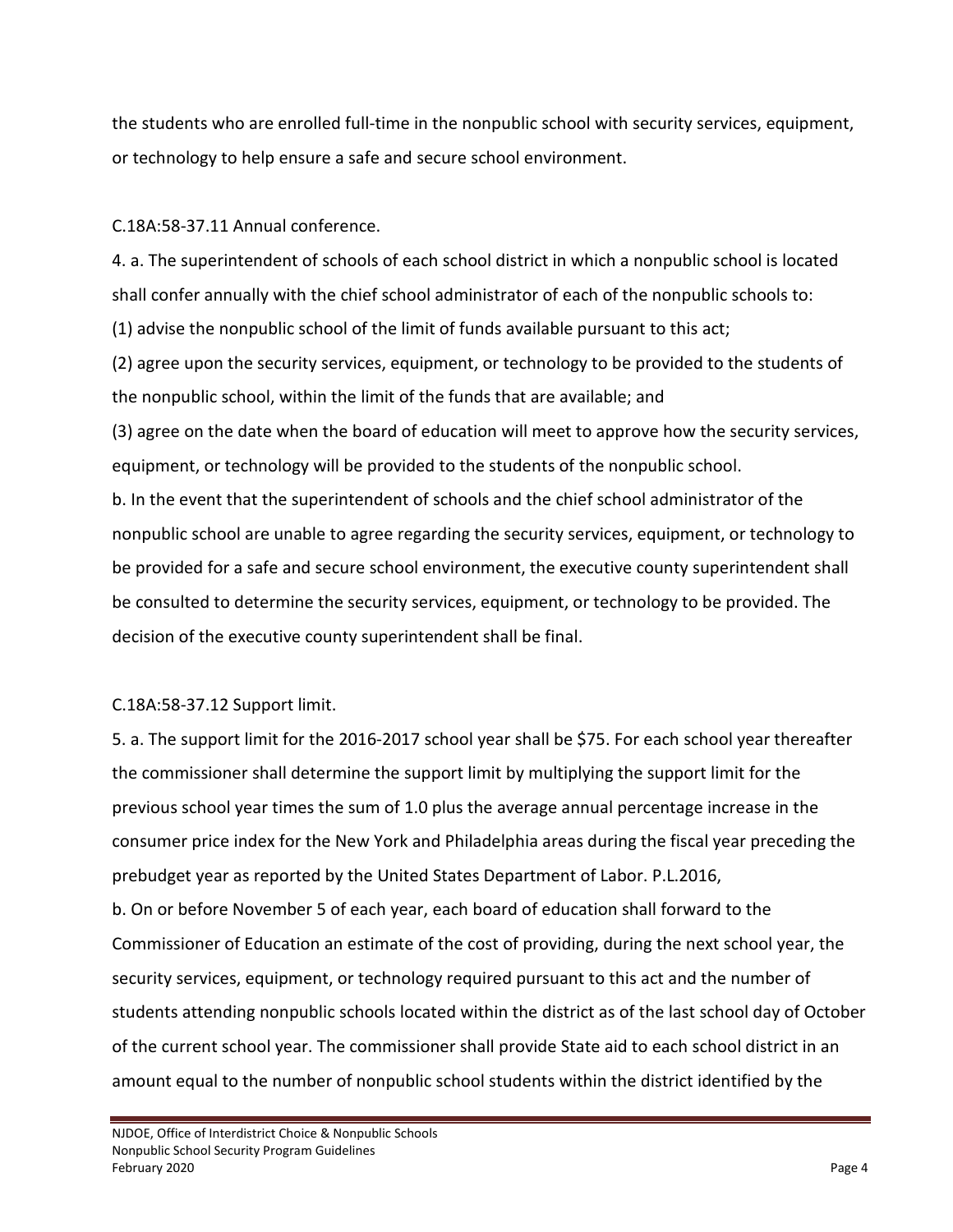district on or before November 5 multiplied by the State support limit. In the event that the expenditure incurred by any district is less than the amount of State aid received, the district shall refund the unexpended State aid after the completion of the school year, but not later than December 1 of the following school year.

c. If in any year, the amount of State aid appropriated is insufficient to carry out in full the provisions of this act, the commissioner shall apportion that appropriation among the districts in proportion to the State aid each district would have received had the full amount of State aid been appropriated. In any year, no district shall be required to make expenditures for the purposes of this act in excess of the amount of State aid received for these purposes.

C.18A:58-37.13 Immunity from civil liability.

6. A school district and a nonpublic school and their employees shall be immune from civil liability in the provision of security services, equipment, or technology pursuant to the provisions of this act, except for actions that constitute gross negligence or willful misconduct.

C.18A:58-37.14 Rules.

7. The State Board of Education shall promulgate rules pursuant to the "Administrative Procedure Act," P.L.1968, c.410 (C.52:14B-1 et seq.), to effectuate the provisions of this act in a manner that comports with the provisions of the State and federal Constitutions, including a list of allowable expenditures for security services, equipment, or technology to ensure a safe and secure school environment for nonpublic school students.

8. This act shall take effect immediately and shall first apply to the 2016-2017 school year.

Approved September 6, 2016.

\_\_\_\_\_\_\_\_\_\_\_\_\_\_\_\_\_\_\_\_\_\_\_\_\_\_\_\_\_\_\_\_\_\_\_\_\_\_\_\_\_\_\_\_\_\_\_\_\_\_\_\_\_\_\_\_\_\_\_\_\_\_\_\_\_\_\_\_\_\_\_\_\_\_\_\_\_\_

Note that the dollar amount of the support limit is dependent on the annual Appropriations Act.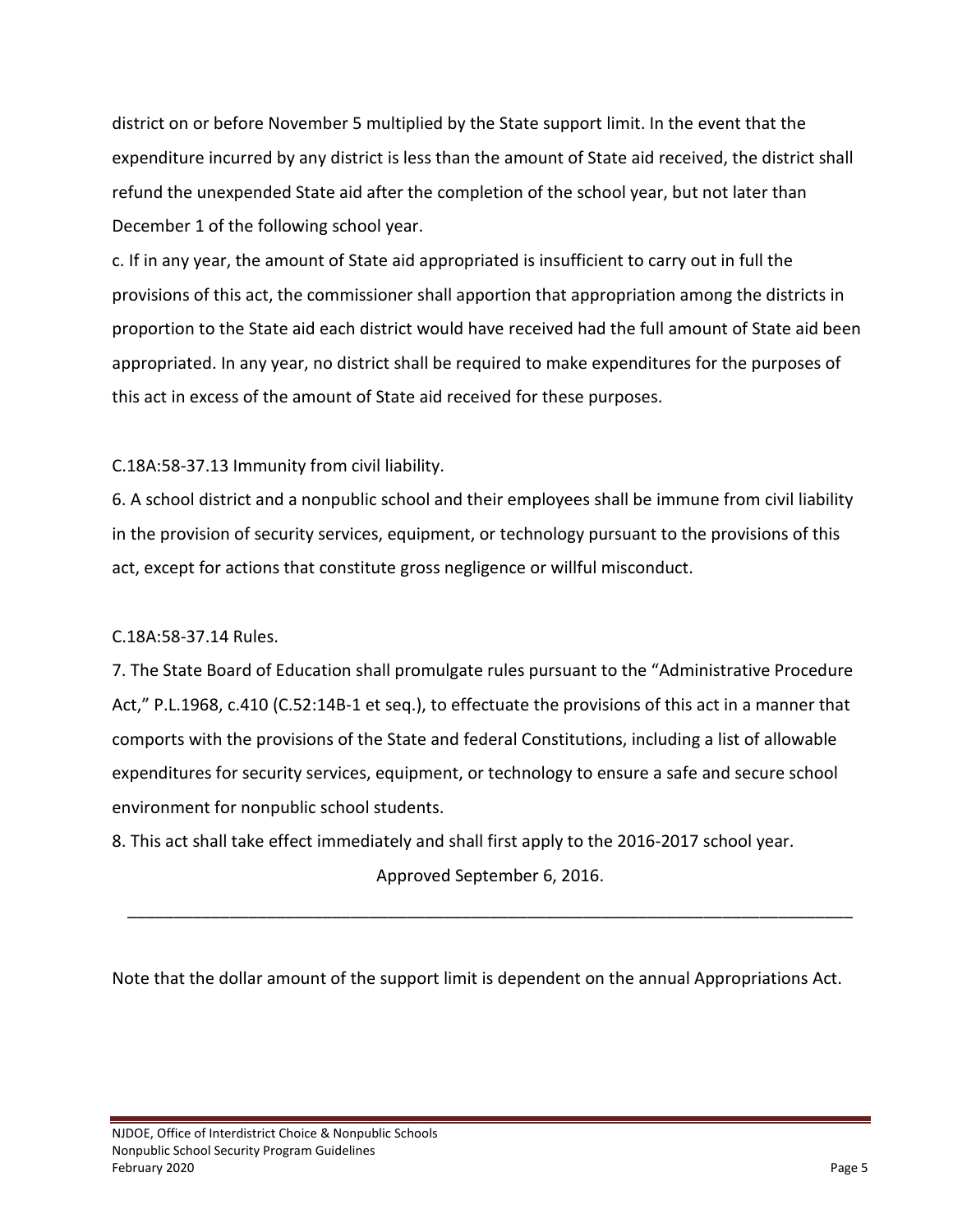#### <span id="page-5-0"></span>**Part II - Guidelines for Implementation**

#### <span id="page-5-1"></span>**Overview**

The Nonpublic School Security Program establishes a State aid program for the provision of security services, equipment, or technology to ensure a safe and secure environment for students attending nonpublic schools.

The Nonpublic School Security Program requires the board of education in each school district in New Jersey to adopt policies and procedures to provide security services, equipment, and technology to all qualifying nonpublic schools located in the public school district, within the limit of funds appropriated. A school district must provide security services, equipment, and technology to the nonpublic school directly or through a provider, and must maintain administrative control over all funds and program requirements. All security services, equipment and technology provided under this program must be used for the purpose of ensuring a safe and secure school environment for nonpublic school students, and for secular/nonsectarian and non-ideological purposes. The list of appropriate expenditures is provided in this document.

#### <span id="page-5-2"></span>**School District Responsibilities (revised)**

The board of education in each public school district in New Jersey having nonpublic schools within its boundaries is responsible for providing security services, equipment, and technology to the nonpublic schools within the limits of the funds provided by this program. Such security services, equipment, and technology may be provided directly by the board of education, by contracts with an educational services commission, or an independent contractor.

The chief school administrator or designee of the board of education of the public school district must confer with the administrator of each of the participating nonpublic schools within the district. For timely delivery of services and products, the Department recommends that consultation occur before the start of the school year in which the funds are to be expended. The consultation requirements are as follows: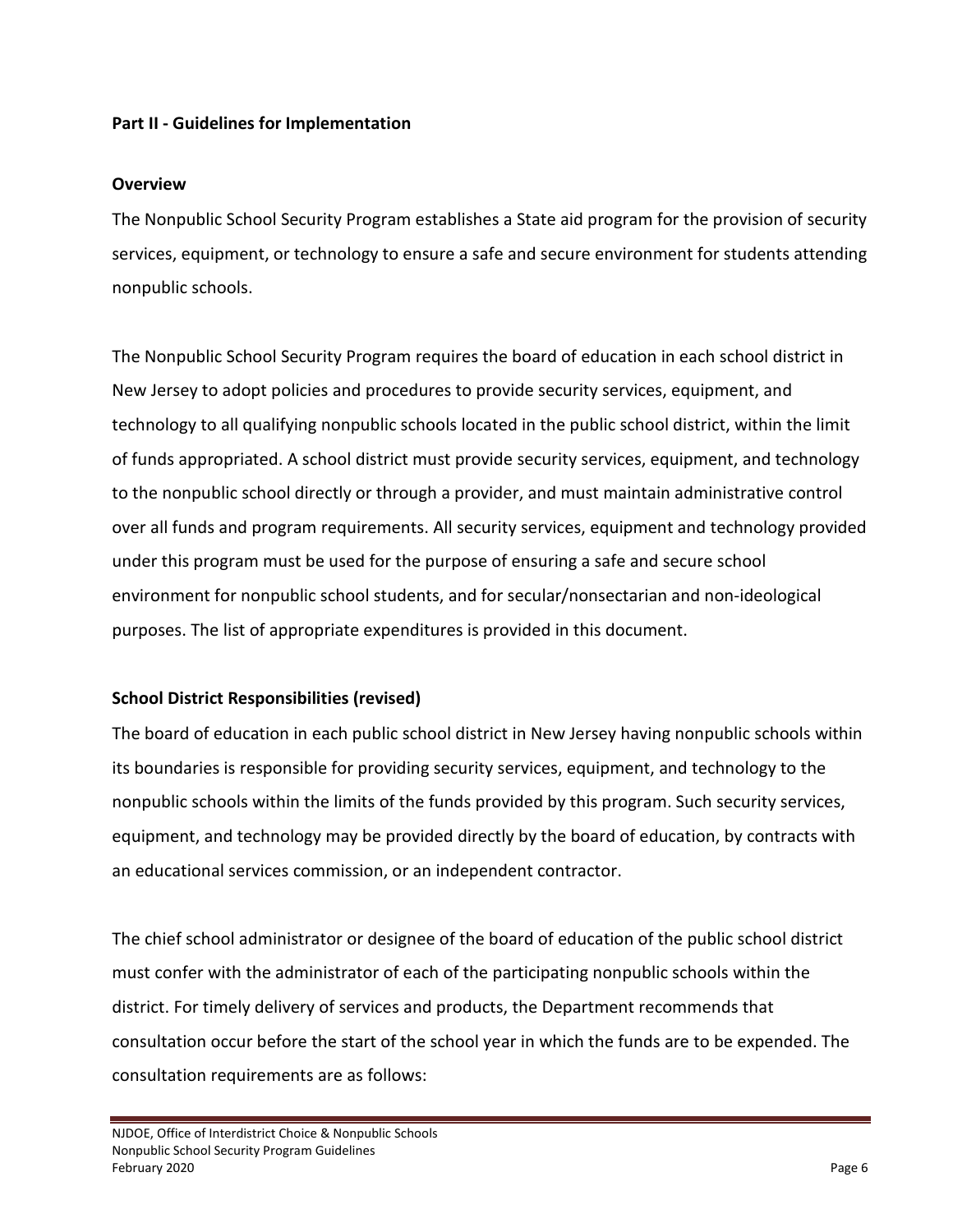- 1. To advise the nonpublic school of the funds available within one week of notification by the Department
- 2. To agree on the security services, equipment, or technology to be provided
- 3. To agree on the date when the board of education will meet to approve how the security services, equipment, or technology will be provided to the nonpublic school
- 4. To provide the name and contact information of the school safety specialist for the district (revised)
- 5. To notify the nonpublic school administrator of the amount of funds remaining on January 31 to allow sufficient time to use the funds in an efficient and effective manner, by no later than February 28 (revised)

The school safety specialist for the district pursuant to N.J.S.A. 18A:17-43.3 shall approve how the security services, equipment, or technology will be provided to the nonpublic school or will participate in the consultation between the nonpublic school and the district. (revised)

If the chief school administrator or designee and the nonpublic school administrator cannot reach agreement regarding the security services, equipment, or technology to be provided, the county superintendent shall make the final determination.

A board of education for an elementary constituent district of a limited purpose regional school district must provide security services, equipment, or technology for nonpublic schools having the grade levels for which the district has responsibility. The elementary constituent district must provide security services, equipment, or technology for all the grades of these nonpublic schools. A board of education for a limited purpose regional school district must provide security services, equipment, or technology for nonpublic high schools that do not have elementary school grades.

The security services, equipment, or technology provided to nonpublic schools must not include payments for instructional services directed to nonpublic school students. See p. 13 for guidance on examples of appropriate expenditures.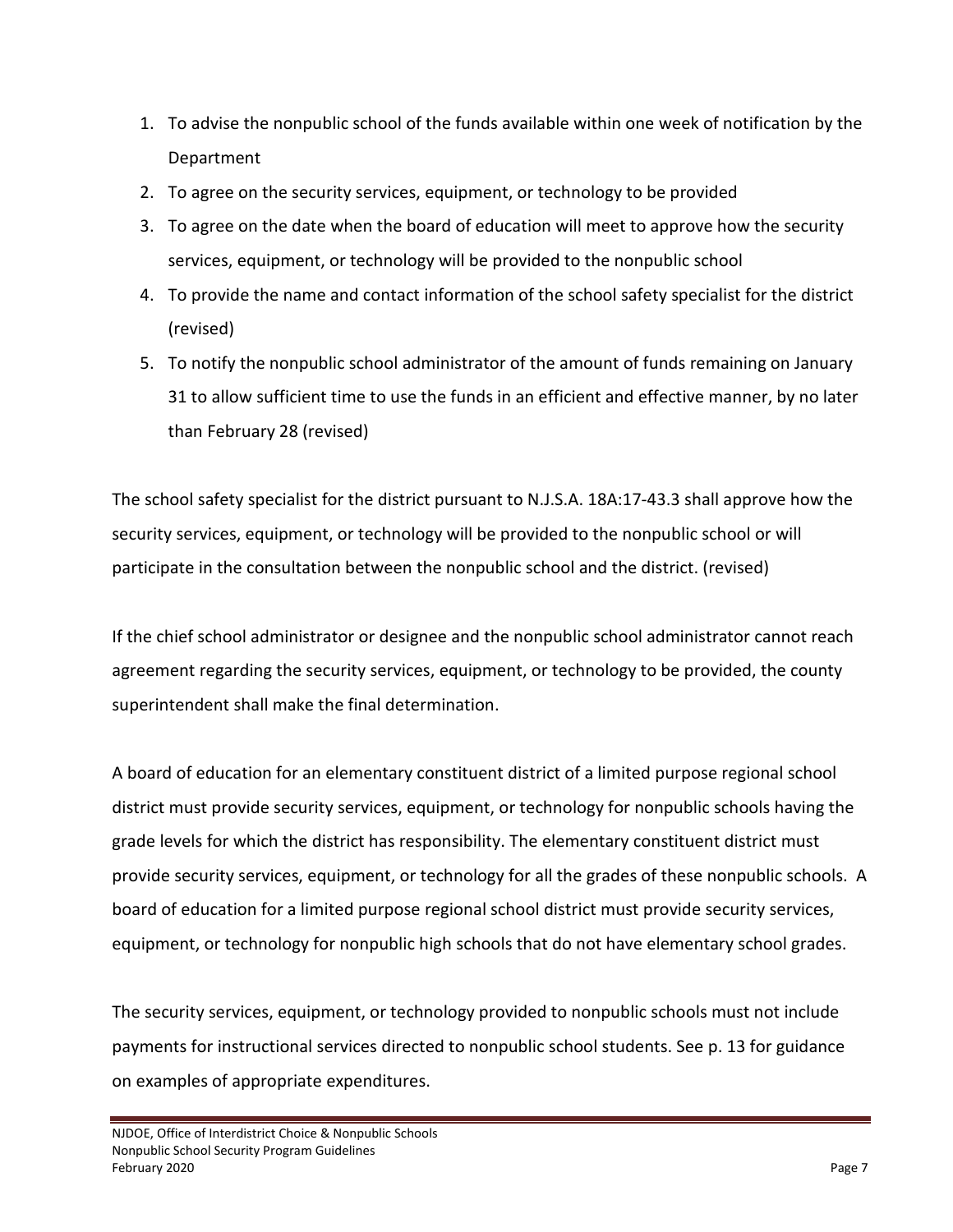Each board of education providing security services, equipment, and technology to nonpublic schools must submit the following information to the county superintendent on or before October 1, and forward a copy to the administrator(s) of the nonpublic school(s) within their district boundaries:

- 1. A written statement verifying that the required conference with the nonpublic school administrator was held, with agreed upon security services, equipment, and technology to be purchased and the timelines for purchases.
- 2. The minutes of the board of education meeting at which the security services, equipment, and technology for the nonpublic school was granted approval.

If a nonpublic school declines to participate, a refund check should *not* be sent to the Department. (Any such checks that the Department receives will be returned to the district.) All refunds will be collected through a state aid payment deduction after the district has completed the Nonpublic Project Completion Report (NPCR).

# <span id="page-7-0"></span>**Nonpublic School Eligibility and Responsibilities**

Only nonpublic schools that indicate their intent to participate on the Nonpublic School Enrollment Report are eligible to receive security services, equipment and technology in the following school year.

Following the close of the school year, each nonpublic school shall report to the Department in the Nonpublic School Enrollment Report the specific security services, equipment and technology that were purchased in the prior fiscal year.

#### <span id="page-7-1"></span>**State Aid**

The Nonpublic School Security Program funding provided to the school district for each participating nonpublic school in the district will be based on the number of full-time pupils enrolled in the nonpublic school. It will be an amount equal to the product of the rate per pupil authorized in the annual Appropriations Act and the nonpublic school enrollment on the last school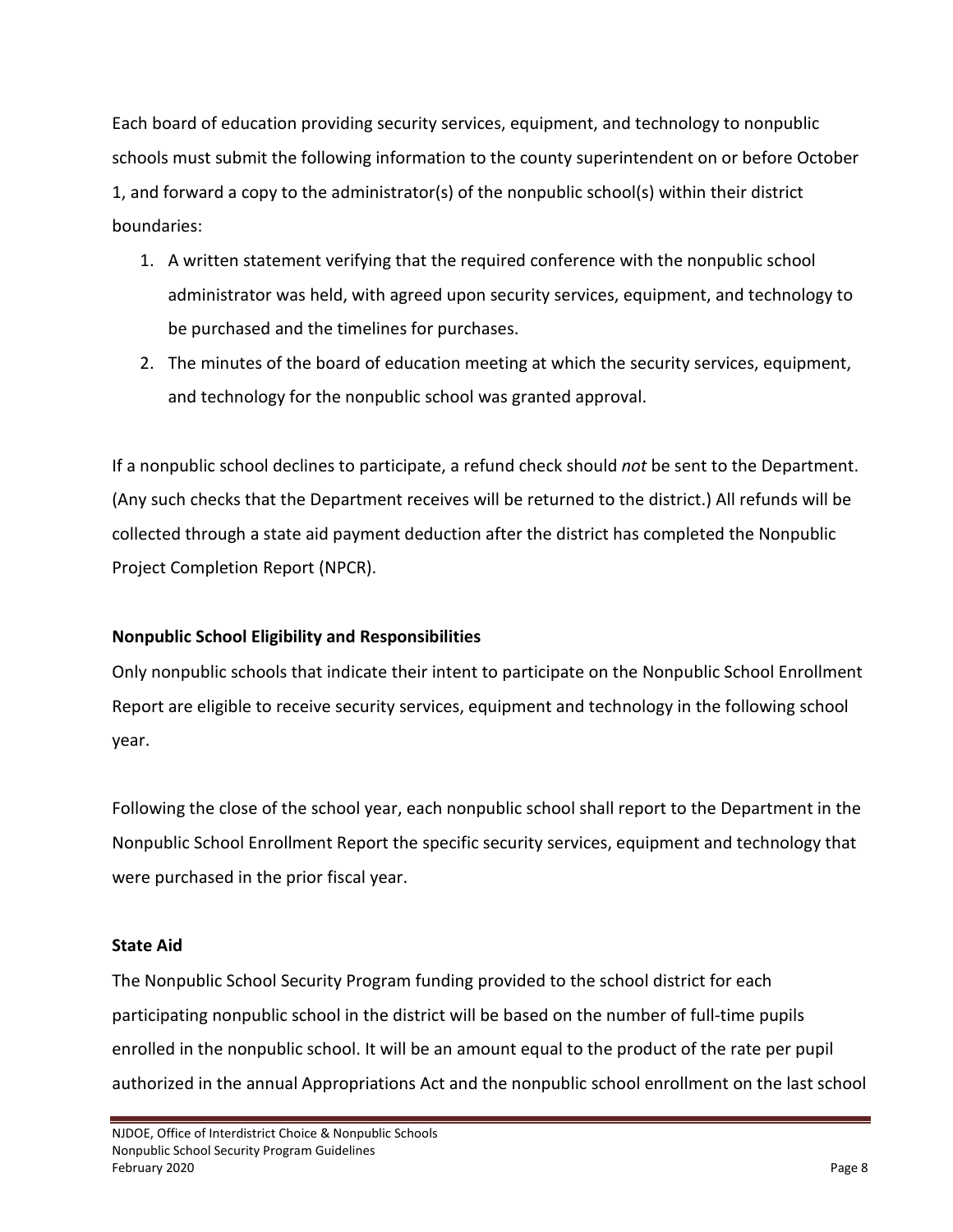day prior to October 16 of the preceding school year, as indicated in the Nonpublic School Enrollment Report. Note that the support limit per pupil is dependent on the Appropriations Act. Any costs for school security that exceed the amount authorized in the annual Appropriations Act is borne by the nonpublic school. Actual expenditures applied against the State aid received for Nonpublic School Security Program funding may include expenditures for safety and security items listed in the Acceptable Expenditures section of these guidelines or as determined by the Office of School Preparedness and Emergency Planning and the Office of Nonpublic School Services.

State aid will be made in one full payment to school districts after receiving an entitlement notice from the Department.

Public school districts are not required to purchase security services, technology and equipment at a total cost to the district in excess of the amounts provided by State aid.

A full accounting of expenditures must be included in the district's Nonpublic Project Completion Report (NPCR). If any funds remain, the district must refund the unexpended State aid after the school year.

#### <span id="page-8-0"></span>**Fees and Charges**

Expenditures for the purchase of technology and equipment may include the cost of freight for transporting it from the vendor to the delivery site, the purchase of insurance and disposal fees. The public school district is not permitted to deduct an administrative fee from the State security funds received by the district for the nonpublic schools; 100% of the allocation must go toward the purchase of the safety and security items. If a school district chooses to contract with an educational services commission or other third-party provider for the administration of this program, any associated administrative or service fee may *not* be paid with funds from the State security allocation, however, a school district may pay such fee from the district's general fund if it so chooses.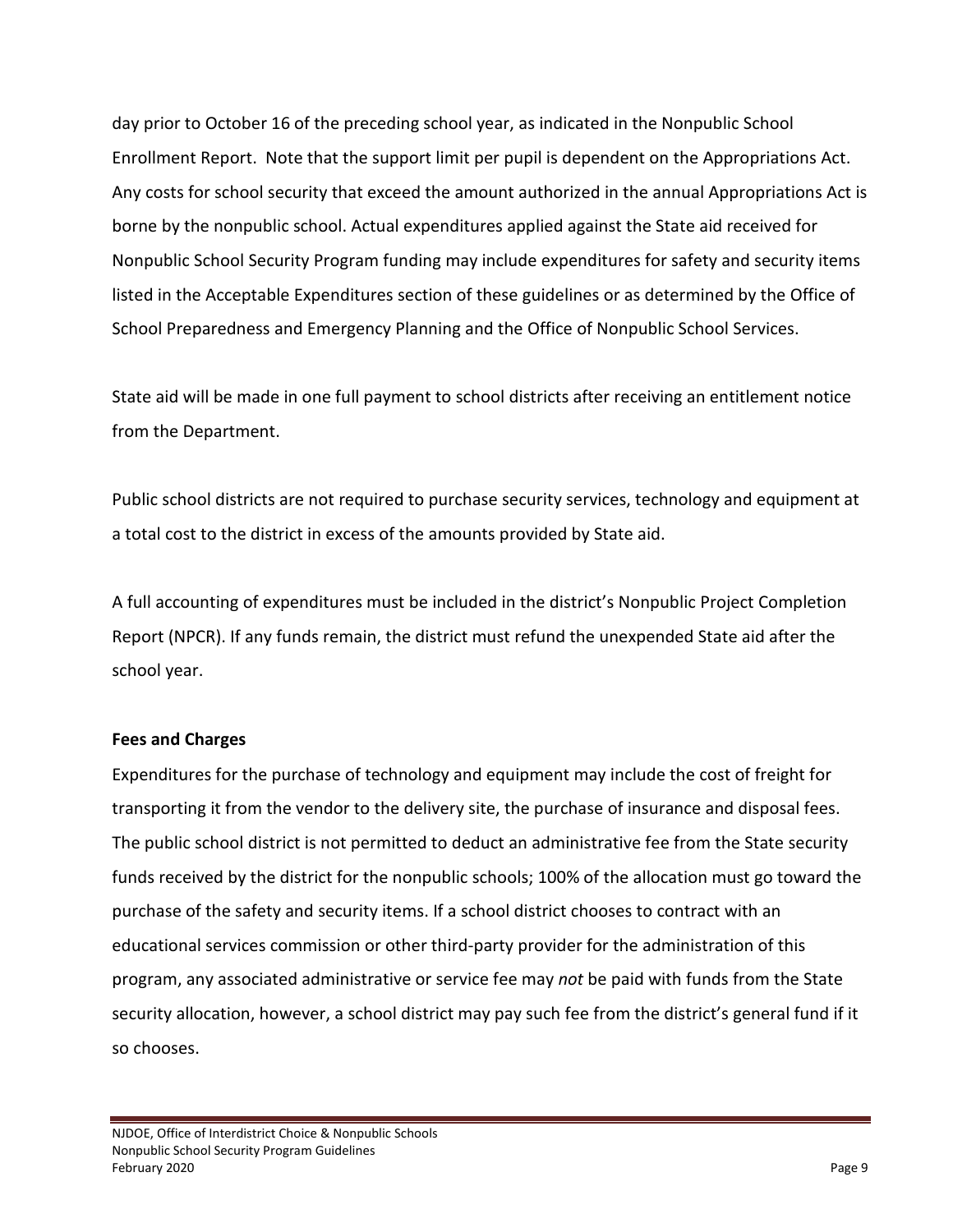#### <span id="page-9-0"></span>**Purchasing Rules**

State purchasing regulations apply to school districts that are purchasing services or products that are required through State-funded nonpublic school programs. The district board of education must ensure that procurement and expenditures are made in accordance with the requirements of Public School Contracts Law (see [N.J.S.A. 18A:18A et seq.\)](http://www.state.nj.us/dca/divisions/dlgs/programs/lpcl_docs/pscl_18a_18a-1.doc), Local Public School Contracts Laws Administrative Code [\(N.J.A.C. 5:34-1 et seq.\)](http://www.state.nj.us/dca/divisions/dlgs/programs/lpcl_docs/njac5_34_1_etseq.pdf).), and their own district purchasing rules and policies.<sup>[1](#page-9-2)</sup> Please note that school districts may also use State Cooperative Purchasing Contracts for security services, technology and equipment purchases, as appropriate.

# <span id="page-9-1"></span>**Delivery and Disposition of Equipment and Technology**

Technology and equipment may be delivered directly to the nonpublic school if the nonpublic school and district administrators agree. If delivered directly to the nonpublic school, the nonpublic school administrator must check the invoice and forward it to the district board of education. After consultation with the nonpublic school administrator, technology and equipment may also reach a nonpublic school as follows:

- 1. The nonpublic school may arrange to pick up the technology and equipment.
- 2. The local board of education may deliver the technology and equipment to the nonpublic school.

Only a local school district may dispose of technology and equipment purchased for this program and the disposal may be charged to the Nonpublic School Security Program funds that were allocated to the nonpublic school. Equipment may only be disposed of in accordance with the provisions of the "Public School Contracts Law." District schools must follow their local procurement policies regarding disposal of technology and equipment.

<span id="page-9-2"></span><sup>&</sup>lt;sup>1</sup> Find information on Public School Contracts requirements on the Department of Community Affairs' [website.](http://www.state.nj.us/dca/divisions/dlgs/programs/lpcl.html)

NJDOE, Office of Interdistrict Choice & Nonpublic Schools Nonpublic School Security Program Guidelines February 2020 Page 10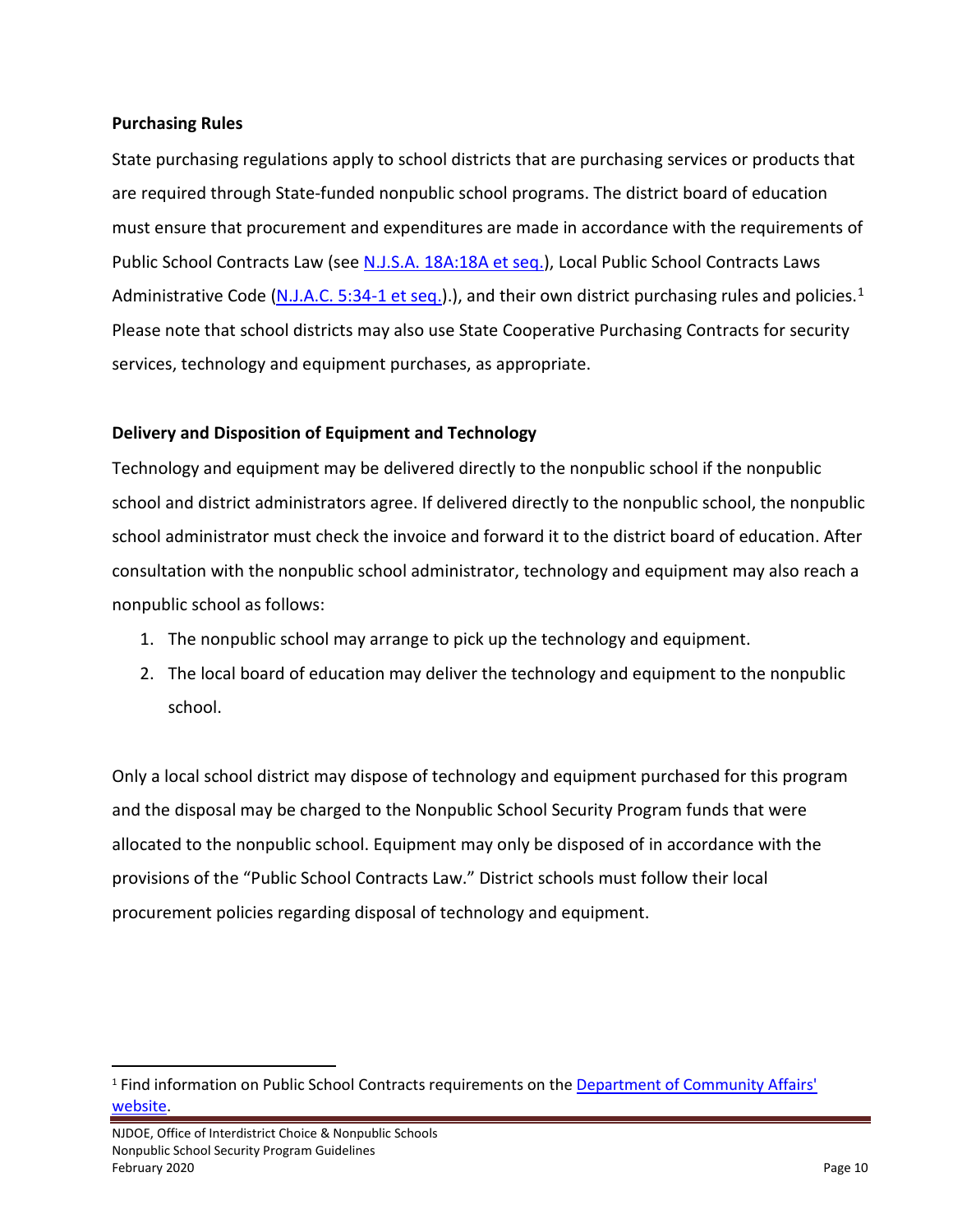#### <span id="page-10-0"></span>**Accounting at the District Level**

The district board of education in which the nonpublic school is located must maintain the Nonpublic School Security Program accounting on an encumbrance basis. Nonpublic School Security funding must be recorded in the special revenue fund (fund 20) as "Restricted Grants in Aid" in general ledger revenue account 20-3241-511. Appropriations and expenditures must be recorded in the special revenue fund as "Nonpublic School Security Programs" in general ledger account(s) 20-511-XXX-XXX (XXX represents the appropriate function code and object code, respectively). The accounting system utilized, or a subsidiary ledger, must be maintained by the district board of education in a manner that provides the detailed appropriations and expenditures of funds separately for each participating nonpublic school in the school district's geographic area. Expenditures for the purchase of technology and equipment may include the cost of freight or transporting such from the vendor to the delivery site. Collections for charges due to the loss, damage, or destruction of the technology and equipment should be recorded as "Miscellaneous Revenue" and credited to the nonpublic school #20-511 account.

#### <span id="page-10-1"></span>**Nonpublic Project Completion Report**

Following the completion of fiscal operations, the district board of education shall report to the Department the total cost of the Nonpublic School Security Program expenditures in the Nonpublic Project Completion Report (NPCR). The report should include the following items:

- 1. The amount approved for each nonpublic school
- 2. The total State aid received
- 3. The security services, equipment and technology purchased or encumbered
- 4. The total of all encumbrances incurred for each nonpublic school
- 5. Outstanding unliquidated encumbrances
- 6. Nonpublic School Security Program funds on hand

In the event that the district board of education has been paid funds in excess of the amount finally required for the program costs, the excess funds will be deducted from State aid payment in the subsequent fiscal year. Districts must not send a refund check to the Department; any such checks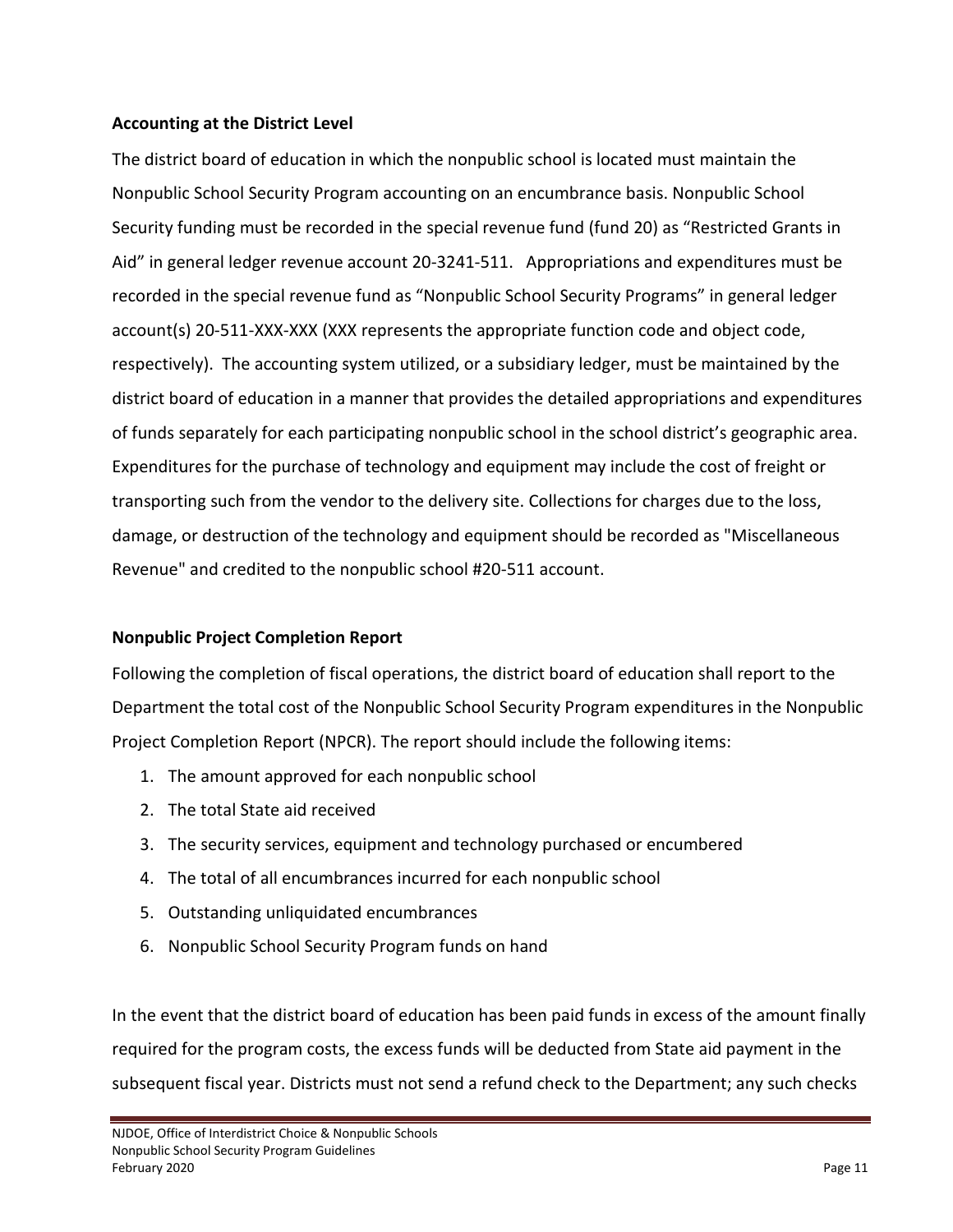that the Department receives will be returned to the district. All refunds will be collected through a State aid payment deduction after the district has completed the Nonpublic Project Completion Report.

Note: The New Jersey Department of Education reserves the right to monitor all purchases and implementation of such security services, equipment and technology as a result of this program at any time. The Nonpublic Enrollment Report now requires nonpublic schools to provide information on the services, equipment and technology purchased or encumbered for each nonpublic school in the prior fiscal year.

# <span id="page-11-0"></span>**Fiscal Audit and Retention of Records**

The Nonpublic Security Aid Program expenditure records will be audited locally. All records relating to the program must be retained for audit purposes. The audit will be done as a regular part of the district board of education's prescribed audit procedures. The board of education audit report will include a financial schedule or statement identifying receipts and expenditures applicable to the Nonpublic Security Aid Program.

# <span id="page-11-1"></span>**Free Security Resources for Nonpublic Schools**

The Department recommends that nonpublic schools partner with local first responders in developing emergency operations plans and conducting drills. Since each school can face unique challenges, staff and student training can best be accomplished by those from the school and first responder community who should comprise a planning team and have first-hand knowledge of the emergency operations plan and drill requirements. Free training is also provided to schools by [FEMA's Multihazard Emergency Planning for Schools](https://training.fema.gov/emicourses/crsdetail.aspx?cid=E361&ctype=R) and the [U.S. DOE's Developing Emergency](http://rems.ed.gov/)  [Operations Plans](http://rems.ed.gov/) (EOPs). Additionally, The Office of School Preparedness and Emergency Planning (OSPEP) in the NJ Department of Education provides [free technical assistance,](http://www.state.nj.us/education/schools/security/) including security drill training, as requested, and as staffing levels allow.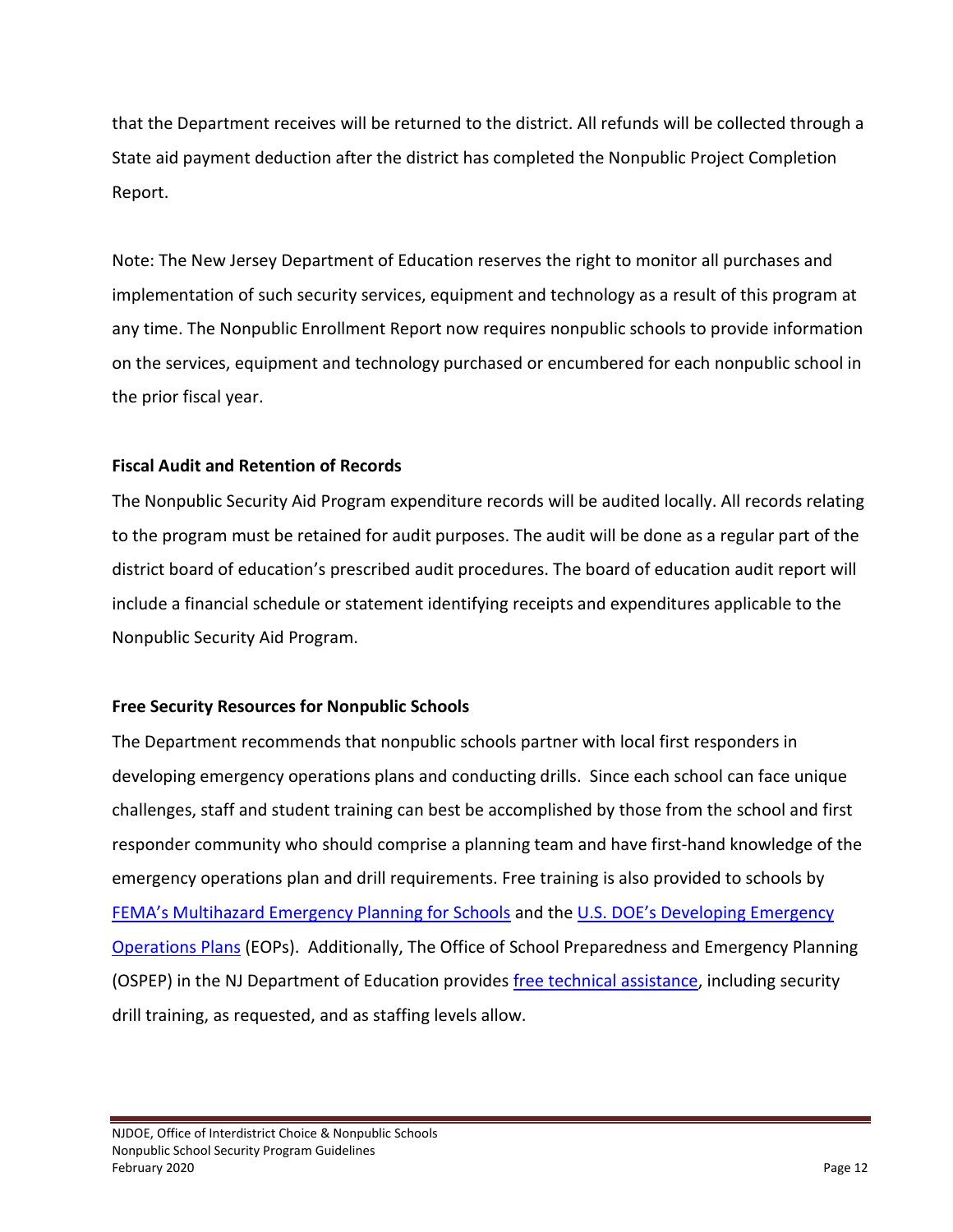#### <span id="page-12-0"></span>**Acceptable Expenditures (revised)**

The expenditures and measures taken to help ensure a safe and secure school environment through this program are limited to those taken for the prevention, mitigation, response, and recovery of calculated acts of violence or the threat of violence against the school property or its occupants. Nonpublic school safety and security efforts and the use of program funds should prioritize crisis prevention, preparedness and mitigation.

The guidance below provides a list of acceptable expenditures for security services, equipment, and technology, in accordance with the Nonpublic School Security Statute, N.J.S.A. 18A:58-37.8 through 14. This list is intended to provide guidance in evaluating proposals for the purchase of school security services, equipment, and technology. It is not inclusive of *all* security enhancements, but rather offers examples of acceptable safety and security expenditures for consideration when evaluating school security needs for New Jersey's nonpublic schools.

The school safety specialist for the district pursuant to N.J.S.A. 18A:17-43.3 shall approve how the security services, equipment, or technology will be provided to the nonpublic school or will participate in the consultation between the nonpublic school and the district.

Funds for training must be approved by the school district based on the nonpublic school's submission of a [Department-approved security training form](https://www.nj.gov/education/nonpublic/forms/SchoolSecurityProgramTrainingRequestForm.pdf) in which the nonpublic school demonstrates a need for the training and compliance with State guidelines. [The Office of School](https://homeroom5.doe.state.nj.us/security/training/)  [Preparedness and Emergency Planning](https://homeroom5.doe.state.nj.us/security/training/) offers free training and technical assistance to school staff and communities, and recommends that schools contact them for training prior to pursuing other options.

Please note that security enhancements cannot substitute for and must comply with State and local safety and building code requirements (for example, building, fire, electrical, etc.). The fire marshal has purview over devices that may impact emergency egress codes.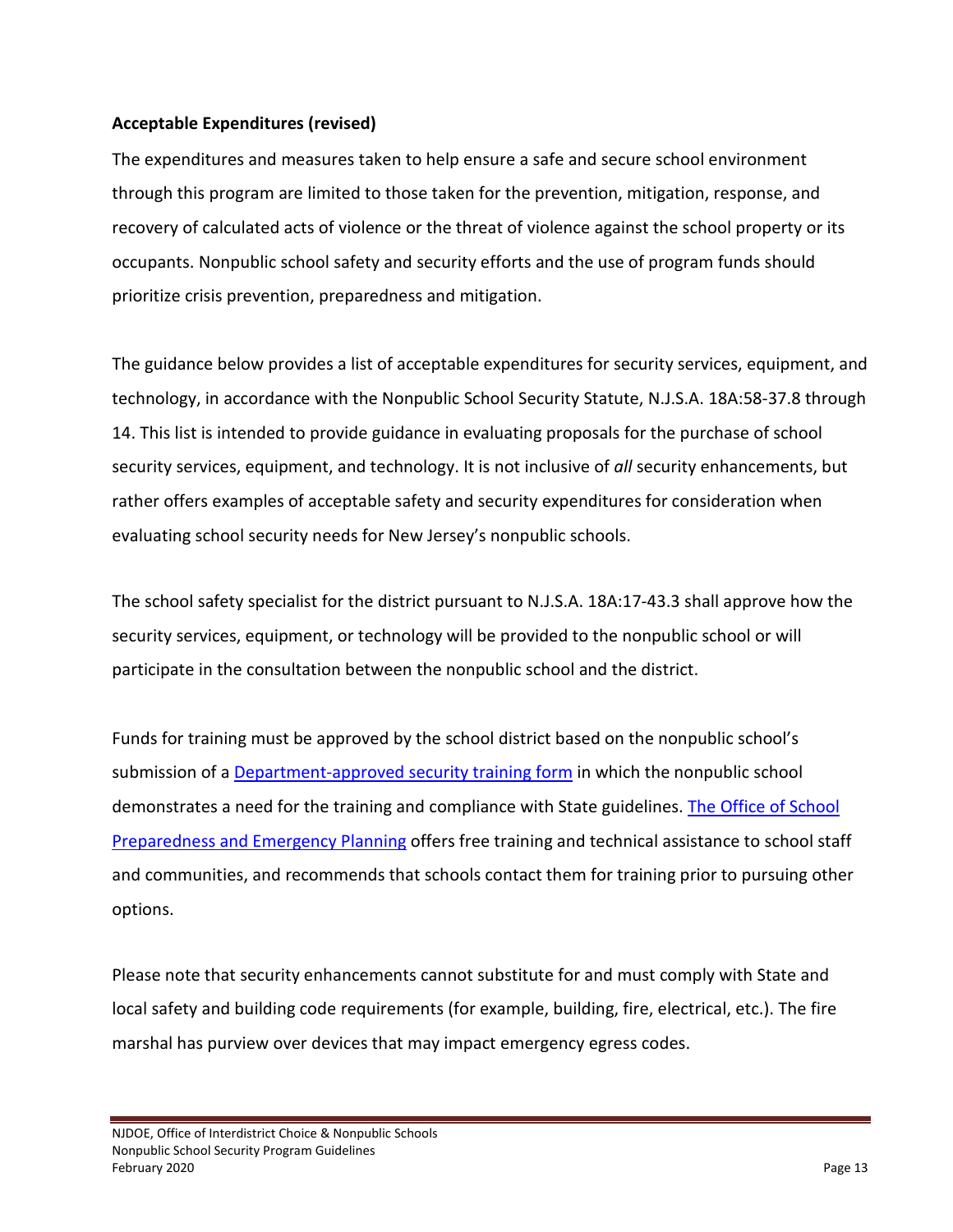School security services, equipment, and technology cannot be used for capital improvements or permanent fixtures<sup>[2](#page-13-0)</sup> (those that cannot be removed without structural damage to the building or premises), except for those specifically noted in the list that follows.

Refer to the [School Preparedness and Emergency Planning webpage](http://www.state.nj.us/education/schools/security/) and the [New Jersey School](http://www.state.nj.us/education/schools/security/TaskForceReport.pdf)  [Security Task Force Report and Recommendations](http://www.state.nj.us/education/schools/security/TaskForceReport.pdf) for resources and recommended measures and expenditures.

# **Emergency Communications for School Security**

- 1. **Emergency communications equipment,** including portable radios, emergency school alert systems (strobe lighting, audible horns, etc.), and emergency notification to parents
- 2. **Repeaters** or other equipment to ensure RF (radio frequency) communication is possible throughout the school
- 3. **Direct communication with emergency responders** (e.g., law enforcement, fire, utilities)
- 4. **Back-up communication** in case of power outage

# **Screening, Surveillance and Alarm Systems for School Security**

- 1. **ID cards** and related systems for students, faculty, staff, and visitors
- 2. **Security services**: Alarm services, video security surveillance systems, and security guard[s3](#page-13-1)
- 3. **Access control systems** that allow remote locking and unlocking of doors
- 4. I**ntercom** and **fixed cameras** for the school's main entrance and other entrances
- 5. **Parking decals** or tag system for all staff and students who park on campus[4](#page-13-2)
- 6. Metal/fire/explosives **detectors**

# **Hardening School Perimeter and Building Entryways for School Security**

- 1. Installation or repair of security **fencing** on school grounds
- 2. Main entrance, exterior door markings, school and way-finding **signage**
- 3. **Security lighting** in and around the building and parking lots

<span id="page-13-0"></span><sup>&</sup>lt;sup>2</sup> "Permanent fixture" is defined as any property, including equipment and machinery, that is permanently attached or fixed to real property.

<span id="page-13-1"></span><sup>&</sup>lt;sup>3</sup> With respect to security guards, schools are encouraged to enter into a written agreement with local law enforcement agencies regarding the placement of security personnel in school buildings, the chain of command, roles and responsibilities, required qualifications and experiences, channels of communications, and required training and continuing professional development.

<span id="page-13-2"></span><sup>&</sup>lt;sup>4</sup> Schools are encouraged to develop policies that provide for the confiscation of decals and tags of suspended or terminated students and employees.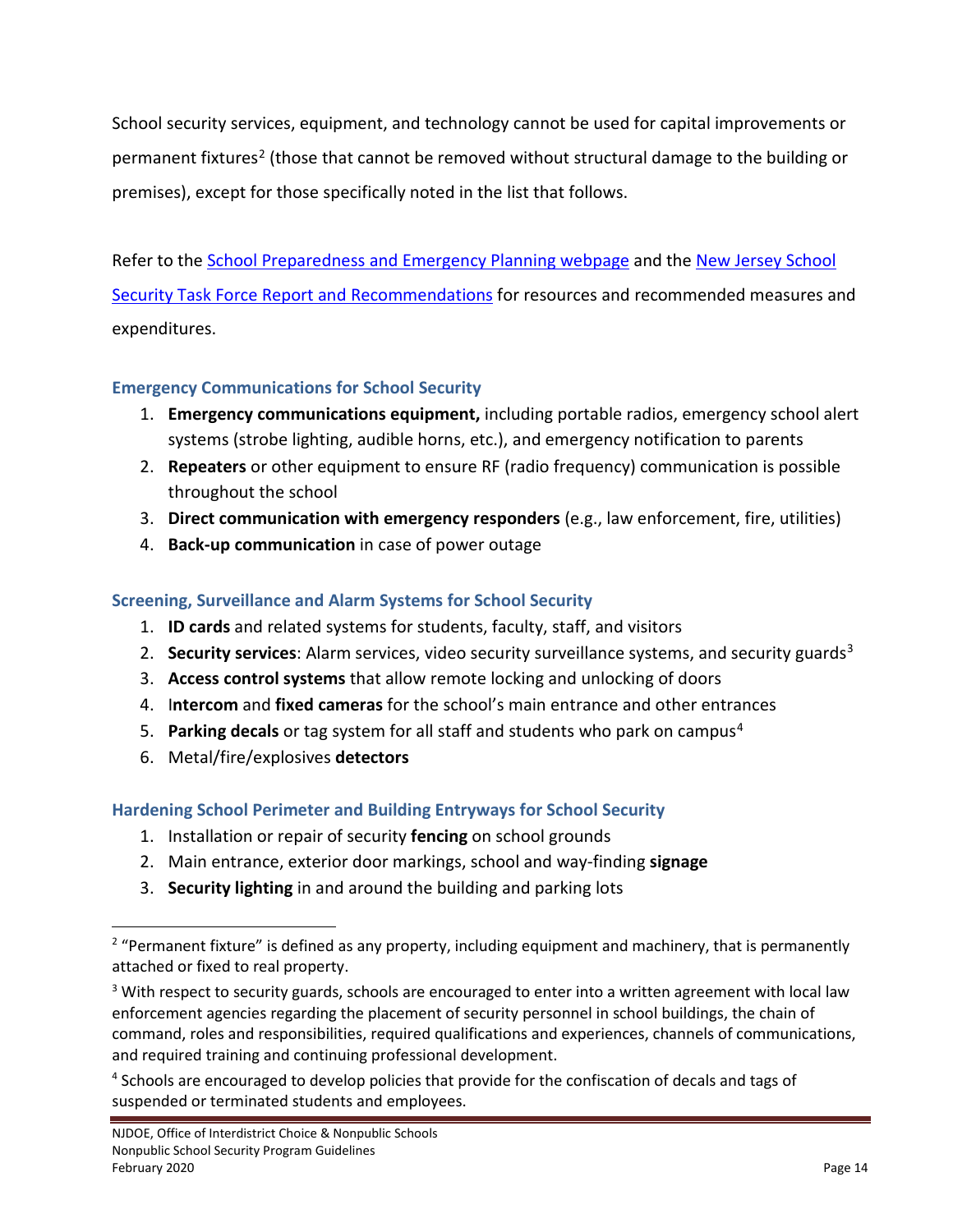- 4. **Portable gates** that ensure access points between school and joint-use facilities
- 5. Equipment to **separate bus drop-off/pick-up areas** from other vehicular areas
- 6. Equipment to **separate pedestrian routes** from vehicular routes
- 7. **Stop signs and other traffic calming devices** to keep vehicles at a reasonable speed
- 8. **Bollards** for placement along the roadway or curb line in front of the school
- 9. Installation of or improvements to **exterior doors and windows, frames, and/or hardware** that enhance security
- 10. Installation of or improvements to a **security vestibule**[5](#page-14-0) at the main entrance to the school
- 11. **Ballistic or shatter resistant film** for glass doors, windows and other vulnerable areas (e.g., first floor classroom windows, door windows, etc.)
- 12. Fire-rated **blinds, shades or similar devices** for doors and windows that can be used during lockdowns

# **Improvements to Building Interior for School Security**

- 1. Installation of or improvements to mechanisms that are designed to **prevent entry** into the classroom
- 2. Installation of or improvements to **interior doors and windows, frames, and/or hardware** that enhance security
- 3. **Security/emergency lighting** in hallways, stairwells, classrooms, etc.
- 4. **Dedicated servers and/or generators** supporting security and communication systems
- 5. **Ensuring secure access to utilities**
- 6. **Shut-off switch** of the school's ventilation system and fire alarm system, and the routing of additional shut-off switches to the principal's office or safe room

#### **Response and Recover[y6](#page-14-1)**

- 1. **Emergency kit** and supplies
- 2. **Evacuation devices[7](#page-14-2)/equipment** for disabled students/employees

# **Cyber Security Evaluation and Upgrading**

- 1. Securing personal information
- 2. Phishing

<span id="page-14-0"></span><sup>&</sup>lt;sup>5</sup> The exterior door of the main entrance to the school should allow visitor access only into the vestibule. Vestibules should include interior doors that must be released by school security or other staff.

<span id="page-14-1"></span><sup>6</sup> The use of funds for emergency response personnel (medical and law enforcement responders) is not allowed, as nonpublic school security aid is not intended to substitute for these highly trained functions that are provided at the state and local level.

<span id="page-14-2"></span> $<sup>7</sup>$  The use of funds for an emergency vehicle and evacuation equipment is allowed only if its use will be limited to</sup> response and recovery actions as a result of calculated acts of violence or the threat of violence against the school property or its occupants.